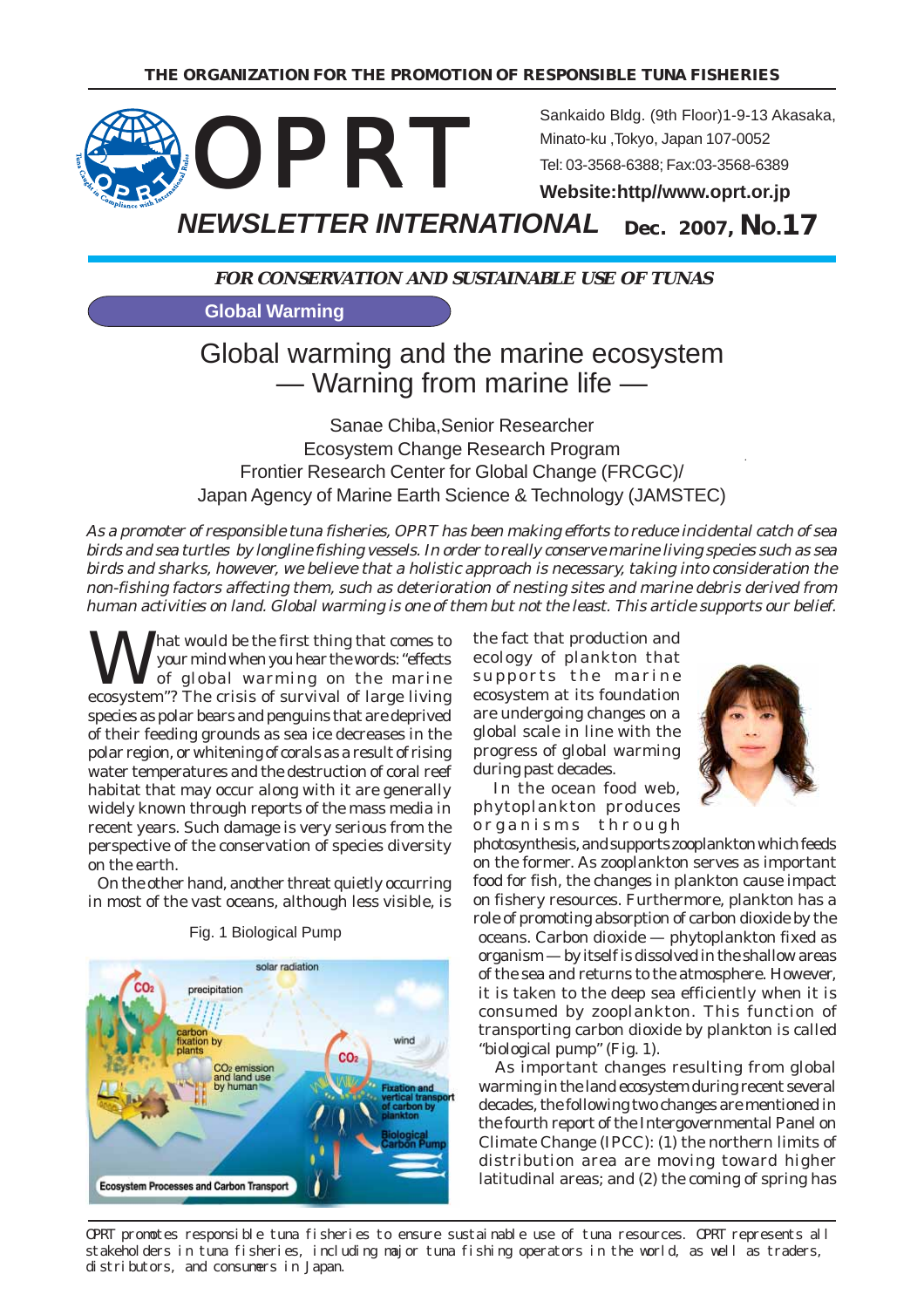been quickened.

 Our research group has been engaged in comparative studies of long-term changes in the ecosystem in various ocean areas in the world through international joint research. As a result of these studies, it has been clarified that similar changes are occurring in the marine ecosystem as well. Once distribution and seasonal cycles of phytoplankton change, the timing with distribution and seasonal

cycles of zooplankton also changes, impacting the fishery resources and functions of biological pump. Further, it is predicted that the results of such changes will affect the earth's environment. In the study on projection of global warming, it is crucial to understand the mechanism of the changes in the marine environment in which various elements are intricately intertwined starting from microscopic plankton.

**International Tuna Management**

# Red light? ICCAT bluefin tuna stock rebuilding plan for the Eastern Atlantic and the Mediterranean

—The key is how ICCAT can ensure the implementation of the adopted regulatory measures—

The International Commission for the Conservation of Atlantic Tuna (ICCAT) discussed the focal issue of management of the bluefin tuna stock in the Eastern Atlantic and the Mediterranean Sea at its annual meeting held in Antalya, Turkey, November 12 through 18. ICCAT closed the meeting by adopting the following Resolution (summary).

a. All the parties should submit to the ICCAT secretariat regulations and other related documents adopted by them to implement ICCAT recommendation before the end of February 2008. In implementing this Recommendation, all the parties involved in the bluefin fisheries should submit a detailed report on their implementation of the Recommendation in 2008, no later than October 30, 2008.

b. The Commission requests that the parties involved in the bluefin fisheries jointly hold in March 2008 (in Tokyo) a Meeting of Managers and Stakeholders (fishing industry representing all gears, farming



ICCAT annual meeting

establishments, buyers and traders) to work out joint voluntary actions to achieve an objective of reducing total fishing, caging and importing from the 2007 level.

 Mr. Masanori Miyahara of the Fisheries Agency of Japan, who headed the Japanese delegation at the ICCAT meeting, stated as follows at a press conference in Tokyo on November 21.

 "At this meeting, delegates took issue of the fact that the regulation on tuna resources in the Eastern Atlantic and the Mediterranean has not been complied with adequately. Based on the understanding that the non-compliance pertains to the credibility of ICCAT as a resource management organization, participants engaged in serious discussion of the issue."

 "In order to ensure transparency of bluefin tuna distribution in the market, Japan proposed the Bluefin Tuna Catch Documentation Scheme, which was adopted by ICCAT. The scheme will be enforced starting in next fishing season. Under the scheme, the actual state of all the distribution processes from the catch to the market will be recorded in one document with a view to ensure transparency of the distribution and reinforce compliance with the regulatory measures."

 "Japan pointed out that problems have been arising as a result of rapid progress in tuna farming. At the same time, Japan explained that supply of tuna should not be pursued to the extent of deteriorating the resources."

 "Further, ICCAT decided to hold a meeting in March next year, by inviting major stakeholders (tuna fishers, tuna farmers, traders, etc.), with Japan and the EC taking the leadership role. I hope that this will become a significant meeting."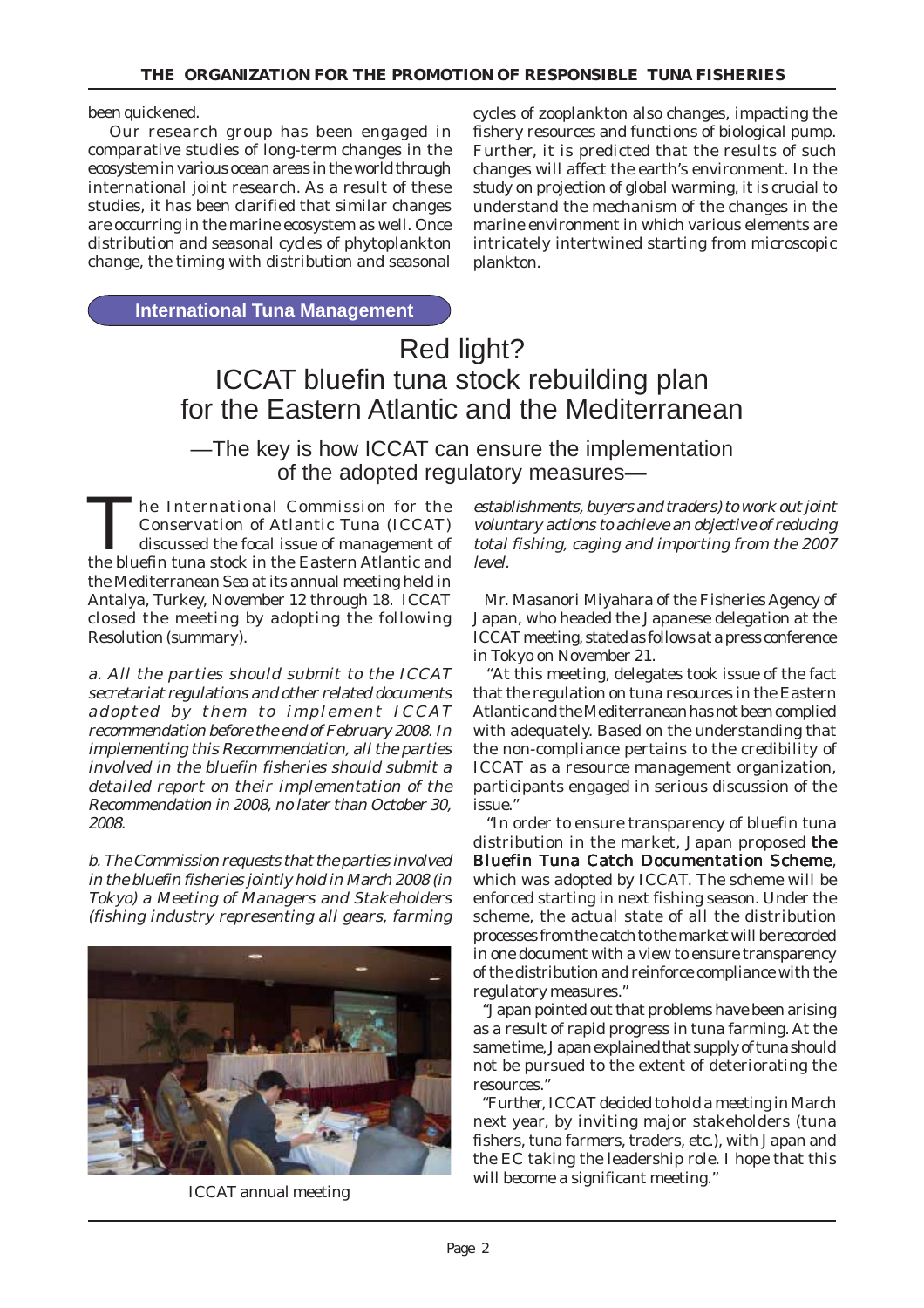### **OPRT News**

# Reduction of excessive tuna fishing capacity

International consensus is needed urgently

—OPRT representative makes an appeal at Pacific Tuna Forum—

acific Tuna Forum 2007, entitled "A Regional Tuna Industry and Trade Conference," was hosted by Infofish in Port Moresby, Papua New Guinea, on September 12 and 13. On behalf of OPRT, Dr. Hiroshi Sakamoto called for the need to form expeditiously an international

consensus on the reduction of excessive tuna fishing capacity in an address under the theme of "Japanese Regulatory Measures for Sustainable Tuna Fishing and Trade."

What follows is a gist of Dr. Sakamoto's address.

#### **1) Global expansion of demand for tunas**

 International trade volume of tunas has been increasing in line with the global expansion of demand for tunas, including sashimi and canned products. Currently, there is an apparent trend in coastal states trying to actively develop tuna fisheries with a view to becoming exporting countries. Under these circumstances, excessive use of tuna resources has been advanced on a global scale, with the overall catch of tuna and tuna-like species in the world exceeding 4 million tons, which is about eight times larger than the level 50 years ago. In recent years, notably, catches by purse-seine fishery has seen a sharp increase while that by longline fishery has been declining. In order to ensure sustainable tuna fishery and trade, it has become an urgent task to implement the measures to restrain excessive catches of tunas.

#### **2) Joint Tuna RFMOs meeting and its commitment**

 Based on the above recognition, the first joint meeting of regional tuna fisheries management organizations (RFMOs) was held in Kobe in January this year, in which the Course of Actions to be taken in the years ahead was adopted. I recognize the essence of the Course of Actions can be summarized into the following three points.

 (i) to take urgently the measures to prevent further deterioration of tuna resources, such as Eastern Atlantic bluefin tuna;

(ii) to implement the measures to maintain the





stock level and ensure further recovery; and

 (iii) to implement countermeasures against excessive harvesting and illegal, unregulated and unreported (IUU) fishing activities which constitute one of the causes of excessive catches.

 In the above three actions, measures relative to IUU fishing have seen a considerable progress. In other words, an international agreement toward elimination of IUU tuna fishing has been developed, and as a specific step, the Positive List system has been enforced and has proved effective to date. Further, efforts have been made to extend the vessel size subject to the Positive List to "15m or larger" as a new issue has arisen that vessels less than 24m (which are exempted from the application of the Positive List) have been evading the regulation of the system.

#### **3) Steps taken by Japan**

 Japan, which has the largest sashimi tuna market in the world, has been taking positive steps to date regarding management of tuna resources with a view to ensure sustainable utilization of tuna resources. What supported these efforts is Japan's "Tuna Law." In 1996, Japan enforced the "Law on Special Measures regarding Reinforcement of Conservation and Management of Tuna Resources" ("Tuna Law" in short). Under this law, Japan stipulated the basic policy of fulfilling a positive role, including promotion of international cooperation as a State for conservation and management of tuna, which is a highly migratory